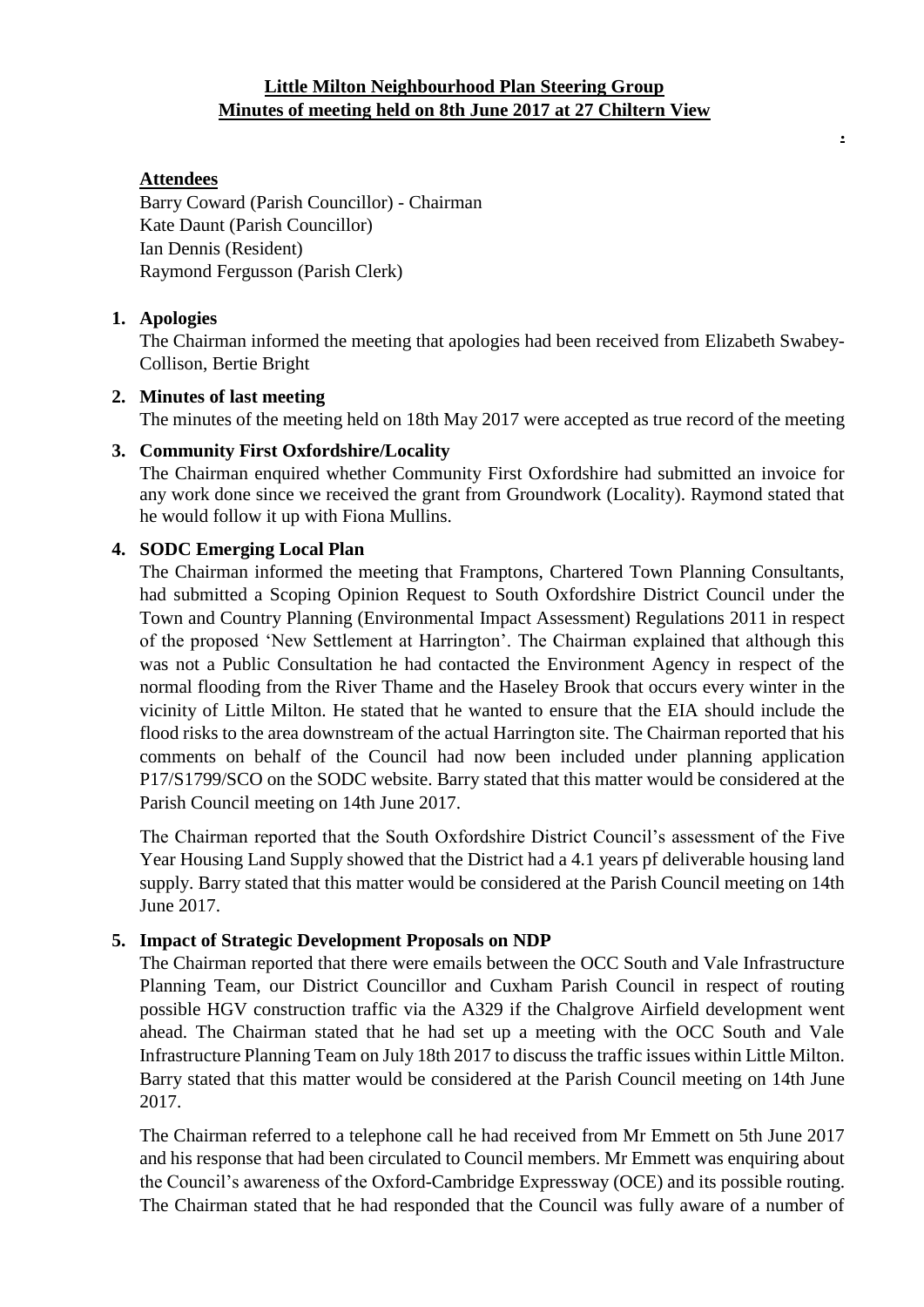possible options for the route as well as number of other infrastructure issues in the context of Chalgrove, Harrington and the new Thames Crossing

# **6. Appendices and Evidence Base**

The Chairman reported that the Development Plan would only include three appendices with eight other documents being available as background documents.

|                | <b>Appendices</b>                         |           |
|----------------|-------------------------------------------|-----------|
| A              | Village Character Assessment              | OK        |
| B              | <b>Open Spaces</b>                        | OK        |
| C              | <b>Views Management Framework</b>         | OK.       |
|                | <b>Background Documents</b>               |           |
| 1              | Baseline information                      | OK        |
| $\overline{2}$ | <b>Planning Factors</b>                   | <b>OK</b> |
| 3              | <b>Planning History</b>                   | OK        |
| 4              | <b>Environmental Factors</b>              | OK        |
| 5              | Landscape Character & Capacity Assessment | <b>OK</b> |
| 6              | Infrastructure & Capacity                 | OK.       |
| 7              | <b>Housing Needs Assessment</b>           | 0K        |
| 8              | Roads                                     | OK        |

The Chairman confirmed that Ian Dennis had completed the Community Engagement report for the events to April 2017. The Chairman thanked Ian for his work.

The Chairman explained that should Community Infrastructure Levy (CIL) funding become available from development in the parish, it was important that a priority list for spending such funds was kept prepared in advance and reviewed regularly. The Chairman stated that it was not the intention to include the list as part of the Neighbourhood Development Plan but simply to refer to the existence of a priority list that would be subject to review by the Parish Council.

## **7. Plan Documentation - Progress**

The Chairman referred to the First Draft Version of the Plan and highlighted a number of outstanding actions as shown below

- 1 To consult Thames Water concerning wording of waste water section of NDP
- 2 Further consultation with BBOWT concerning Local Green Spaces and how NDP can be of assistance to them
- 3 Consult Janice Phillips at SODC over housing section
- 4 Decision on bypass policy route safeguarding
- 5 Decide any additional Ditchend coverage perhaps using the wording of David Potter

The meeting reviewed a map prepared by the Chairman of possible routes of bypasses around Little Milton with a view of including land that should be safeguarded. This matter will be considered in more detail at a future meeting.

The Chairman stated that the draft policies would be reviewed in detail over the course of the next few meetings.